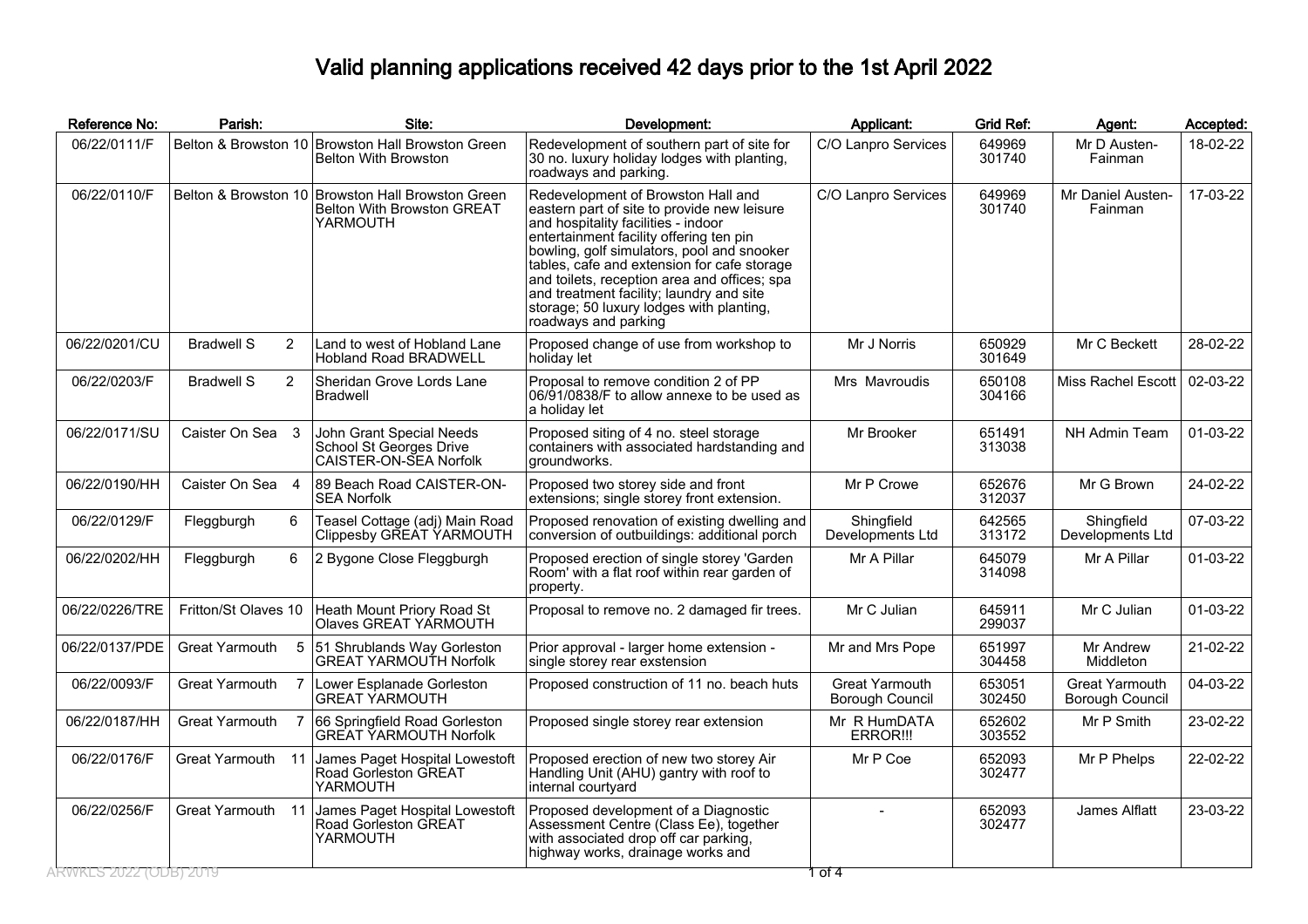|                |                       |                                                                          | landscaping                                                                                                                                                                                                                                                                                               |                  |                  |                                |          |
|----------------|-----------------------|--------------------------------------------------------------------------|-----------------------------------------------------------------------------------------------------------------------------------------------------------------------------------------------------------------------------------------------------------------------------------------------------------|------------------|------------------|--------------------------------|----------|
| 06/22/0126/HH  |                       | Great Yarmouth 11 2 St Johns Avenue Gorleston<br>GREAT YARMOUTH          | Proposed first floor rear extension; Insertion<br>of new window to side elevation and<br>installation of Velux windows in rear roof<br>slope of existing building                                                                                                                                         | Mr D Salah       | 5142 0373        | J and J Building<br>and Design | 08-03-22 |
| 06/21/0984/F   | Great Yarmouth        | 14 South Beach Gardens Marine<br>Parade GREAT YARMOUTH<br>Great Yarmouth | Proposal erection of a 50m high observation<br>wheel - including supporting structures,<br>decking, ramp access and a ticket office -<br>continuous permission for a period of 3<br>years from 1st February 2022 until 1st<br>February 2025 - this includes provisions to<br>install / derig the proposal | Mr W Abbott      | 653129<br>306879 | Mr M Shutt                     | 23-02-22 |
| 06/22/0183/VCF |                       | Great Yarmouth 14 16-17 Flat 1 South Quay GREAT<br>YARMOUTH Norfolk      | Proposed variation of condition 2 of planning<br>permission 06/14/0689/F - Change of use<br>from solicitors offices to 4no. one bedroom<br>apartments and 1no. two-bedroom<br>apartment. Demolition of outbuilding.<br>06/14/0689/F - Change to floor layouts                                             | Mr H Johnson     | 652386<br>307266 | Andrew Middleton               | 22-02-22 |
| 06/22/0106/LB  | Great Yarmouth        | 14 Flat 2 32 Camperdown Road<br><b>GREAT YARMOUTH Norfolk</b>            | Listed building application for proposed<br>removal of old electric room heaters and<br>replacing them with a gas condensing boiler<br>and radiators under the energy obligations,<br>ECO 3 Scheme. A flue will be installed on<br>the back wall of the property                                          | Ms B Cruz        | 652956<br>306838 | Mr R Robert                    | 10-03-22 |
| 06/22/0094/TRE |                       | Great Yarmouth 14 Land At Kent Square GREAT<br>YARMOUTH Norfolk          | T1, T2, T3, T4 and T5 Holm Oak trees -<br>Crown lift up to 5m and reduction of<br>remaining lateral branches by up to 2m to<br>clear highway of obstruction (TPO No.16<br>2018)                                                                                                                           | Mr David Riddles | 653002<br>307240 | Mr David Riddles               | 18-02-22 |
| 06/22/0086/CU  | <b>Great Yarmouth</b> | 14 51 South Beach Parade GREAT<br>YARMOUTH Norfolk                       | Proposed change of Use from Public House<br>(sui generis) to Cafe                                                                                                                                                                                                                                         | Mr N Merkis      | 653068<br>306258 | Mr Graham Nourse               | 09-03-22 |
| 06/22/0236/F   |                       | Great Yarmouth 14 42a King Street GREAT<br>YARMOUTH Norfolk              | Application for proposed removal of old<br>electric room heaters and replacing with<br>radiators and gas condensing boiler under<br>the ECO 3 Scheme. Flue will be installed on<br>the side of the property                                                                                               | Miss X McColgan  | 652644<br>307231 | Mr R Robert                    | 22-03-22 |
| 06/22/0105/LB  | Great Yarmouth        | 14 42a King Street GREAT<br>YARMOUTH Norfolk                             | Listed building application for proposed<br>removal of old electric room heaters and<br>replacing them with a gas condensing boiler<br>and radiators under the energy obligations,<br>ECO 3 Scheme. Flue will be installed on the<br>back wall of the property                                            | Miss X McColgan  | 652644<br>307231 | Mr R Robert                    | 10-03-22 |
| 06/22/0195/CD  |                       | Great Yarmouth 14 10 South Quay Great Yarmouth                           | Discharge of condition 3 of pp.<br>06/20/0107/LB - further details of ioinery of<br>new shop front, design of front door to flats<br>and details of replacement windows.                                                                                                                                  | Mr B Haylett     | 652367<br>307304 | Mr K Day                       | 25-02-22 |
| 06/22/0204/F   | Great Yarmouth        | 15 161 Northgate Street Great<br>Yarmouth                                | Proposed conversion of upper floors of<br>existing dwellinghouse to create no. 2 self<br>contained flats; Change of Use of ground<br>floor to shop/office.                                                                                                                                                | Mr M Stocker     | 652457<br>308537 | Andrew Middleton               | 03-03-22 |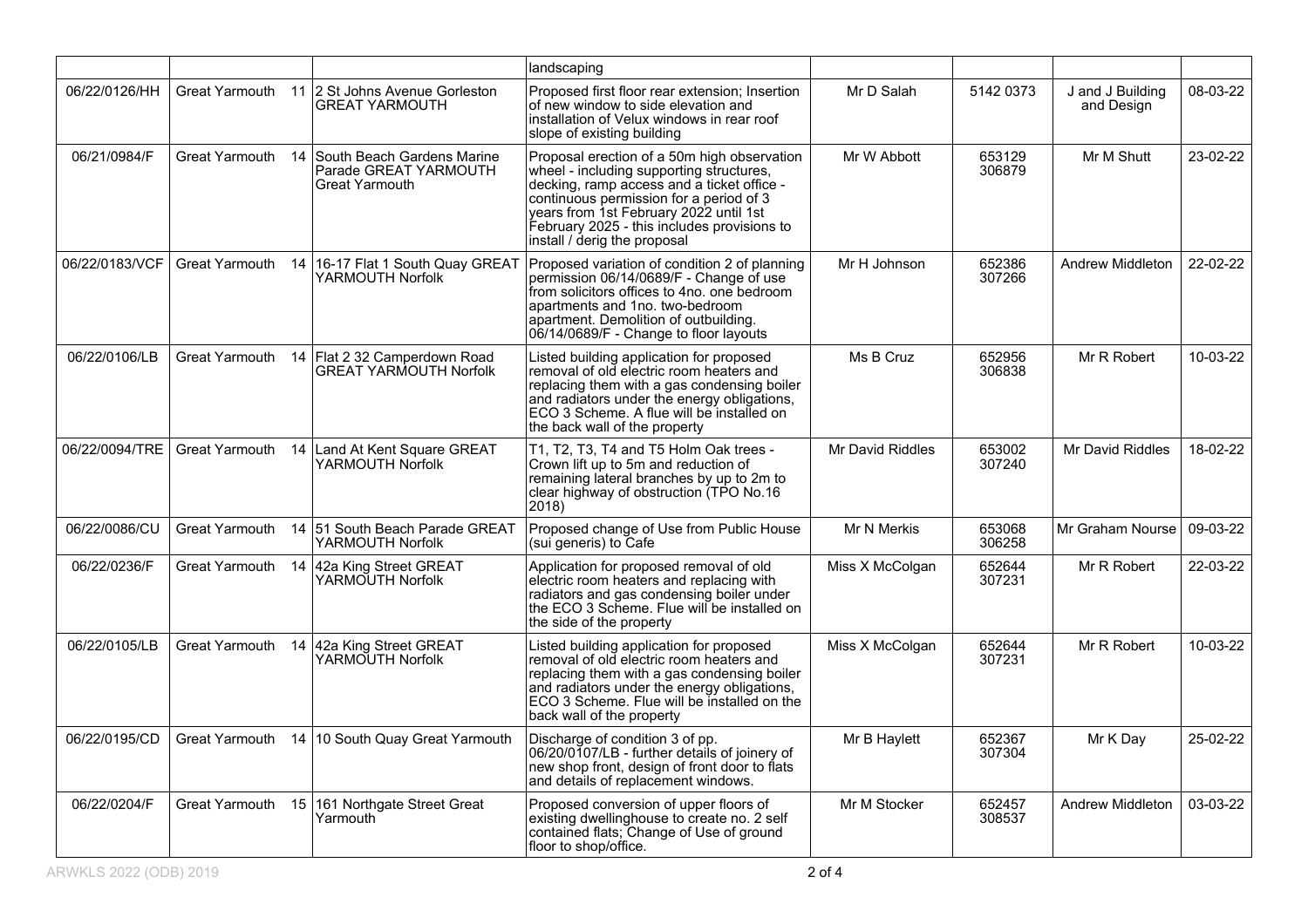| 06/22/0178/F           | Great Yarmouth        |     | 15 Flat 1 Whitefriars Court 1<br><b>Stonecutters Way Great</b><br>Yarmouth         | Proposed change of use of first floor to 1 no.<br>holiday let with associated internal<br>alterations; installation of new windows and<br>roof lights; internal alterations to ground floor<br>creating flexible use under Class E. | Ms G Harwood                                                 | 652219<br>307640 | Mr R Woodroff                                            | 21-02-22 |
|------------------------|-----------------------|-----|------------------------------------------------------------------------------------|-------------------------------------------------------------------------------------------------------------------------------------------------------------------------------------------------------------------------------------|--------------------------------------------------------------|------------------|----------------------------------------------------------|----------|
| 06/21/0808/CU          | <b>Great Yarmouth</b> |     | 15 72 Howard Street South<br>O'Gradys Public House GREAT<br>YARMÓUTH               | Proposed change of use of ground floor of<br>former public house to no.2 self contained<br>flats (revised submission of refused<br>application pp. 06/21/0401/CU).                                                                  | Mr A Kulbokas                                                | 652287<br>307562 | Mr Andrew<br>Middleton                                   | 01-03-22 |
| 06/22/0194/A           |                       |     | Great Yarmouth 15   A (The Jube) Market Gates<br>Shopping Centre Great<br>Yarmouth | Application for consent to display<br>advertisements x3 externally illuminated<br>hoarding signs for The Jube                                                                                                                       | Mr B Fish                                                    | 652565<br>307673 | Andrew Middleton                                         | 25-02-22 |
| 06/22/0193/F           | Great Yarmouth        | -19 | East Norfolk Sixth Form College<br>Church Lane Gorleston Great<br>Yarmouth         | Proposed conversion of redundant<br>caretakers house to teaching facilities;<br>inclusion of single storey front and side<br>extensions.                                                                                            | Dr C Richards                                                | 652131<br>304362 | - Academy Estate<br>Consultants                          | 25-02-22 |
| 06/22/0059/HH          | <b>Great Yarmouth</b> | 21  | 1 Fisher Avenue Great Yarmouth                                                     | Proposed construction of brick built orangery<br>to rear elevation.                                                                                                                                                                 | <b>MRS MACNICOL</b>                                          | 652617<br>309678 | MR SIMON SMITH                                           | 23-02-22 |
| 06/22/0228/PDE         | Hemsby                | 8   | 56 Stable Field Way Hemsby<br><b>GREAT YARMOUTH Norfolk</b>                        | Prior approval notification - larger home<br>extension - single storey rear extension<br>6.795m x 3m x 3.5m                                                                                                                         | Mr S Beales                                                  | 649083<br>317442 | Mr S Tate                                                | 07-03-22 |
| 06/22/0174/F           | Martham               | 13  | St Mary The Virgin Church Black<br>Street Martham GREAT<br>YARMOUTH                | Proposed installation of 4No. small antennas<br>to be located externally within the<br>castellation of the tower; ancillary works as<br>appropriate                                                                                 | <b>NET</b>                                                   | 645495<br>318442 | Ms Rebecca<br>Skerrett                                   | 22-02-22 |
| 06/22/0098/HH          | Martham               | 13  | 5 Peartree Avenue Martham<br><b>GREAT YARMOUTH Norfolk</b>                         | Proposed single storey rear extension and<br>window alteration to front elevation                                                                                                                                                   | Mr J Mudge                                                   | 644940<br>317697 | Mr Glenn Parrott                                         | 09-03-22 |
| 06/22/0197/O           | Martham               | 13  | <b>Great Yarmouth</b>                                                              | Mill Barn Hemsby Road Martham Resubmission of Outline application pp<br>06/20/0605/O to replace existing barn<br>conversion with dwelling, set back and<br>including new vehicular access/highway<br>improvements.                  | Mr H Alston                                                  | 646526<br>317972 | Mr A Presslee                                            | 28-02-22 |
| 06/22/0142/F           | Martham               | 13  | Rectory House Repps Road<br>Martham GREAT YARMOUTH                                 | Proposed conversion of garage/games room<br>outbuilding to granny annexe                                                                                                                                                            | Mr A Clark                                                   | 644241<br>317346 | Mr A Clark                                               | 21-02-22 |
| 06/22/0056/CD          | Ormesby St.Marg<br>16 |     | White Lodge 1 Tern Road<br>Scratby Ormesby St Margaret W<br>Scratby                | Demolition of single storey dwelling and<br>detached garage;<br>new single storey dwelling and integral<br>garage. 06/21/0607/F Conditions(s) 4, 5.                                                                                 | Mr and Mrs Thomas                                            | 651104<br>316091 | Mr Kevin Harman                                          | 19-03-22 |
| 06/22/0200/CU          | Ormesby St.Marg<br>16 |     | 2 Beach Drive Scratby GREAT<br>YARMOUTH Norfolk                                    | Change of use of land to enable installation<br>of red telephone box for use as a library;<br>Installation of bench and planter                                                                                                     | <b>Ormesby St Margaret</b><br>with Scrtaby Parish<br>Council | 650986<br>315435 | Ormesby St<br>Margaret with<br>Scrtaby Parish<br>Council | 23-03-22 |
| 06/22/0208/CU          | Ormesby St.Marg       |     | Hall Farm Beach Road Scratby<br>Ormesby St Margaret W Scratby                      | Proposed subdivision of existing building into<br>no. 3 individual units and private storage<br>area, for mixed usage including concrete<br>product manufacture, cider making and<br>agricultural engineering.                      | Mr P Starling                                                | 650521<br>315534 | A Middleton                                              | 04-03-22 |
| 06/21/0362/TRE         | Ormesby St.Marg       |     | The Firs 29 Private Road                                                           | Proposed branch pruning and cutting back of                                                                                                                                                                                         | Mr Peter Gethin                                              |                  | Mr Peter Gethin                                          | 31-03-22 |
| ARWKES 2022 (ODB) 2019 |                       |     |                                                                                    |                                                                                                                                                                                                                                     | 3 ठा ४                                                       |                  |                                                          |          |